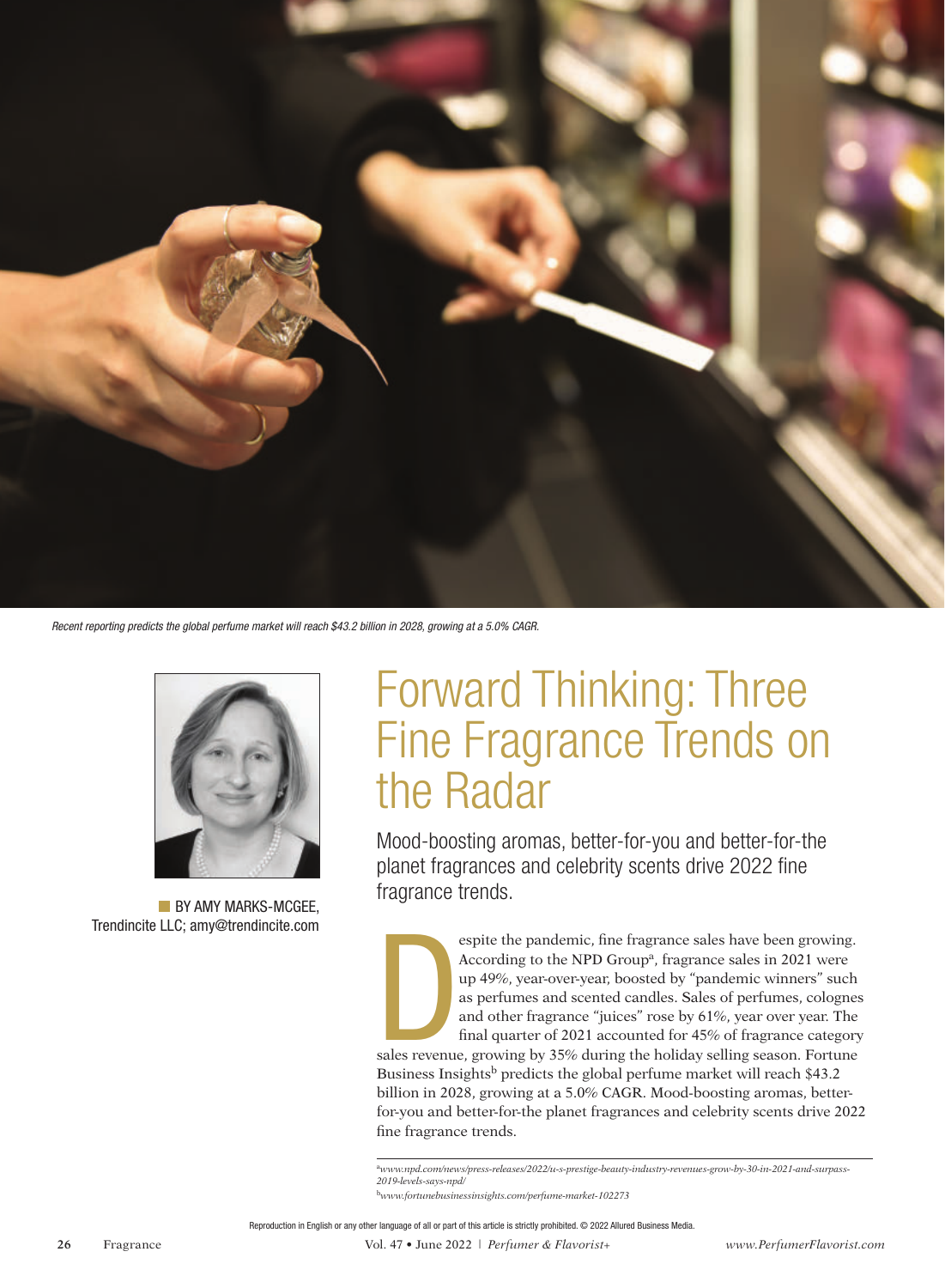### Wellness & Mood-Boosting Fragrances

An NPD Fragrance Consumer Study<sup>c</sup> found that three out of four consumers feel that fragrance helps lift their moods and evoke happy memories.

Fragrance brands recognize the positive link between scent and mood and are launching moodboosting fine fragrances. The Nue Co is just such a player in mood-enhancing fragrances. In 2018, the brand debuted Functional Fragrance, which was designed to lower cortisol levels.

Forest Lungs followed in 2020 and was inspired by forest bathing and features "phytoncides, the chemical emitted from trees that helps stress reduction, anxiety reduction and boost the parasympathetic (rest) nervous system." Nue Co's latest launch is Mind Energy, which is "peppery and fresh with a warm, velvety base that invigorates mental energy and boosts focus." Clarins debuted Eau Extraordinaire Treatment Fragrance, "a mood-boosting treatment fragrance that hydrates, invigorates and perfumes the skin with aromatic essential oils." The fragrance formula is comprised

<sup>c</sup>*www.npd.com/news/blog/2021/the-fragrance-appeal/*



*Clarins' Eau Extraordinaire Treatment Fragrance is "a mood-boosting treatment fragrance that hydrates, invigorates and perfumes the skin with aromatic essential oils." PHOTO CREDIT C/O Clarins*

## **Keep Your Flavor Clean and Safe.**

**Smell Neutral Drums** in **Certified Quality.** 

For Cosmetics, Flavor and Fragrances as well as Food Industries.





Drums for Transport of Hazardous Goods **Tight Head Drums** Open Head Drums Composite Drums Fibre Drums Special Versions

A Company of the Müller Group www.mueller-group.com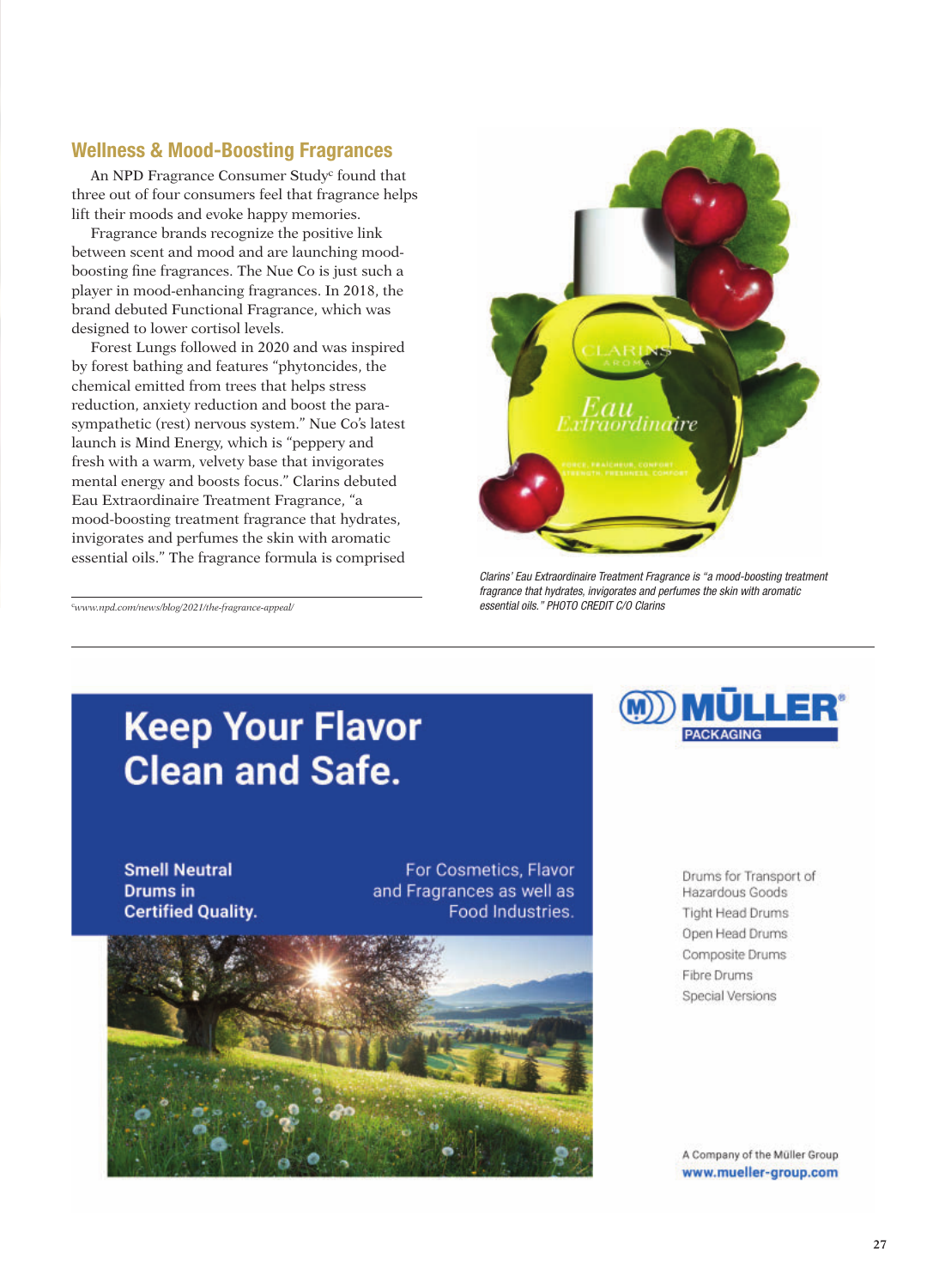of 95% ingredients of natural origin such as jasmine, patchouli and red ginger extracts.

Estée Lauder introduced the Luxury Fragrance collection in eight new scents that boast moodboosting properties using an exclusive ScentCapture Fragrance Extender technology, which lasts up to 12 hours after a single application. The line is marketed as leaving consumers' "mind and senses thrillingly alive, awakened and transformed." Blushing Sands evokes emotions of relaxation and sensuousness; Desert Eden focuses on confidence and energy; Dream Dusk boosts cheerfulness; Infinite Sky invokes confidence and sensuality; Paradise Moon invites happiness and confidence; Radiant Mirage lifts positivity and optimism; Sensuous Stars promotes calm and happiness and Tender Light evokes positivity and joy.

Wanderlust by Brown Girl Jane is the brand's first foray into fragrances. The Wanderlust collection is offered in three mood-boosting scents: Bahia to elicit feelings of relaxation, comfort and calm; Casablanca to promote feelings of sensuality, confidence and romance; and Lamu to energize, revitalize and stimulate. Moodeaux, a female, BIPOC-owned brand, offers Worthy, its signature scent that has "lingering accords with mood-boosting properties and

unique ingredients that help moisturize, as well as lock scent to skin, without alcohol, water or dyes." The SuperCharged SkinScent formula uses plant oils instead of water and the tertiary packaging is made with FSC-certified, recyclable, plant-based and compostable materials. The Ascention fragrance line by Greta Fitz "combines the power of scent with the power of intent." The wellness fragrances are available in five aromas: Ascent to Courage, Ascent to Detox, Ascent to Love, Ascent to Peace and Ascent to Prosperity. The fragrances are designed to be a ritualistic experience and each scent comes with a disassembled bottle, crystal, ritual, mantra card and breathing exercise. Consumers are encouraged to follow a four-step ritual and are given a guided video to help set their intentions. Social media influencer, Addison Rae, has dropped the AF collection in Chill AF (A Daily Dose of Calm), Hyped AF (A Daily Dose of Energy) and Happy AF (A Daily Dose of Euphoria). The "mood-enhancing, skin hydrating and water-based scents" are housed in heat-activated bottles that change color. Although not marketed as a mood-enhancing scent, Phlur's new Missing Person fragrance is described as "a fragrance that is warm, sensual and cozy. It's evocative, but strangely

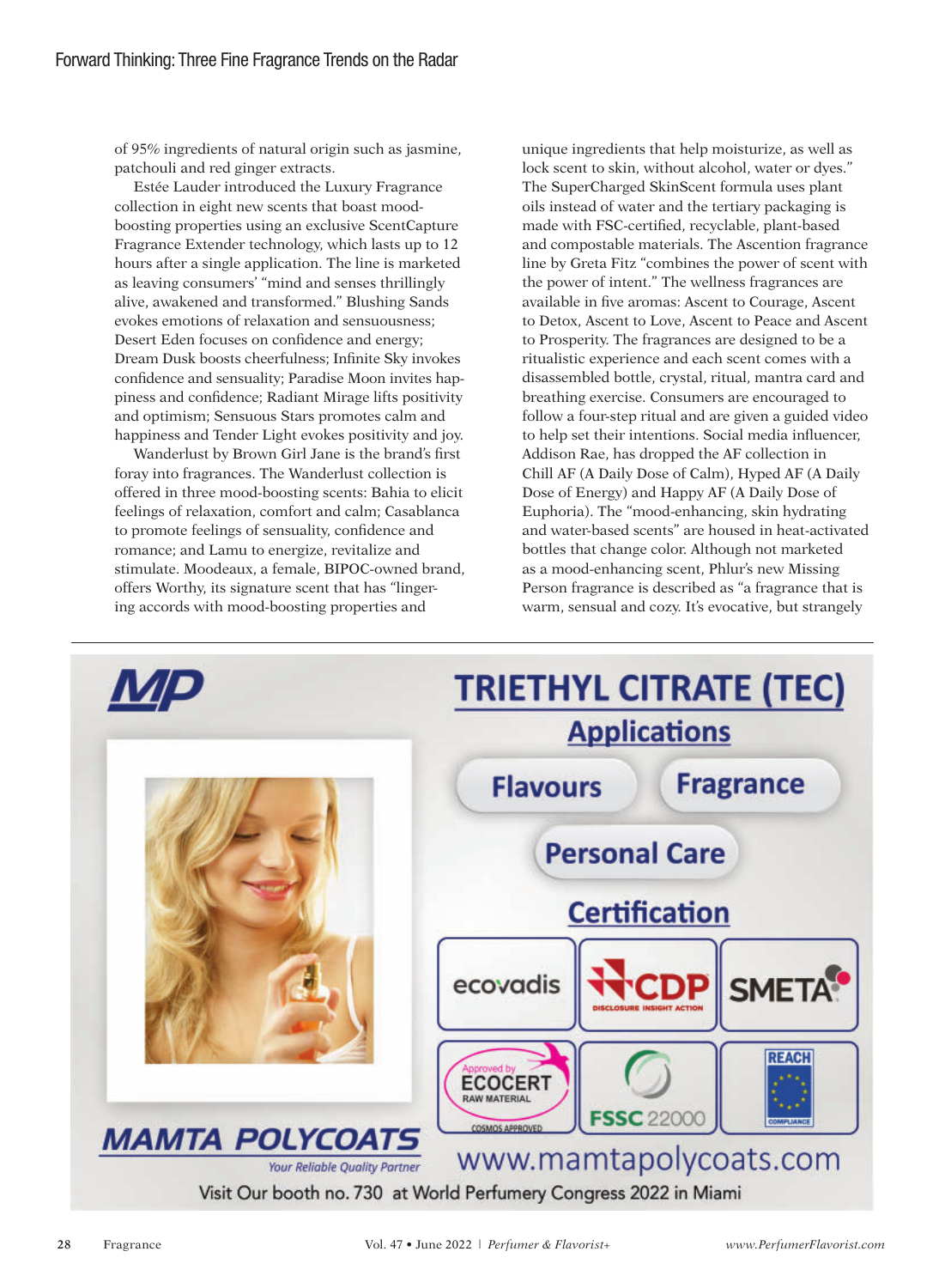familiar. It will warm your skin and heal your soul." It features white musk, jasmine and orange blossom. The scent resonates with customers and has sold out with a current waitlist.

The investment in fragrance technology designed for wellness that fragrance suppliers and beauty companies are financing is a telltale sign of the significance of mood-enhancing fragrances. For example, IFF has a Science of Wellness program to create scents to aid in relaxation or boost energy. Givaudan offers DreamScentz and VivaScentz technologies, which were developed in the company's Health and Well-being Centre of Excellence. L'Oreal has partnered with neurotechnology firm Emotiv, to launch a neurotech scent selection platform. In store, consumers will wear an electroencephalogram-based (EEG) headset that will detect neuro responses to the brand's fragrances and then analyze consumer feedback and make personalized fragrance recommendations. According to L'Oreal, the analysis "accurately senses and monitors behavior, preferences and stress to create a consumer's ideal scent suited to their emotions." The system will be introduced worldwide at Yves Saint Laurent's flagship stores in multiple countries in 2022 and 2023.

## Better-For-You and Better-For-The Planet Fragrances

"Forward Thinking: Fine Fragrance Trends Driving the Industry," which appeared in the May 2021 *Perfumer & Flavorist*+d edition, and "Forward Thinking: Fragrances March On," which appeared in the May 2020 edition of the magazine<sup>e</sup>, examined fine fragrances and discussed sustainable scents. Fragrances that are better-for-you and better-for-theplanet continue to launch. Vegan formulas, upcycled ingredients and carbon captured ethanol are the latest in fine fragrance sustainability activity.

### Vegan Formulas

Vegan, plant-based food and beverages are a hotbed of innovation and vegan beauty has begun to follow suit. Consumers' awareness has been heightened, and fragrance brands are creating vegan formulas to capture their attention. According to a report by Markets and Markets<sup>f</sup>, the natural

<sup>d</sup>*www.perfumerflavorist.texterity.com/perfumerflavorist/may\_2021/* <sup>e</sup>*www.perfumerflavorist.texterity.com/perfumerflavorist/may\_2020/* f *www.marketsandmarkets.com/Market-Reports/natural-fragrancemarket-254324409.html*

## VISIT US AT WORLD PERFUMERY CONGRESS BOOTH 330





FRAGRANCE TLAVOR MALODOR TECHNOLOGY WWW.BELLEAIRECREATIONS.COM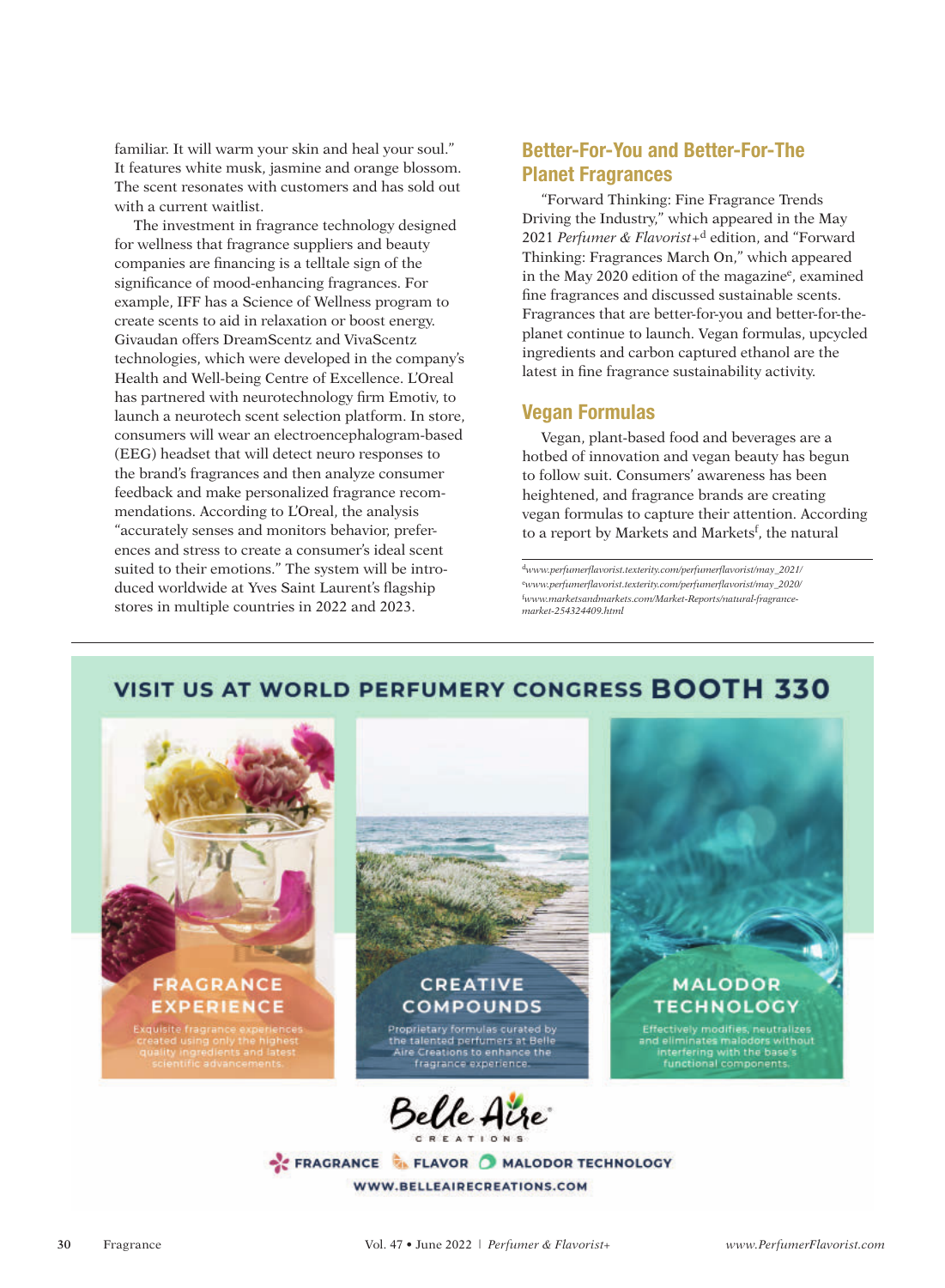fragrance market was worth \$2.7 million in 2019, growing by a CAGR of 9.6%. Behind skin care, fragrance is the second most requested clean category. In addition, Globe Newswire's<sup>g</sup> research found that the global vegan beauty products market was valued at \$14.3 billion in 2019, growing at a CAGR of 5.9% and estimated to be reach \$25.3 billion by 2029.

In 2021, Chloé launched Chloé Eau de Parfum Naturelle, a vegan fragrance based on organic roses. The fragrance is 100% natural in origin and contains ethical ingredients and naturally derived alcohol. This year, Chloé introduced Nomade Naturelle Eau de Parfum, also a 100% natural origin and vegan formula made with jasmine from Egypt. Coty introduced Good Kind Pure, a clean, vegan and cruelty-free fragrance brand in three scents, Iris Petals, Vanilla Ginger and Wild Peony. The fragrances are formulated without phthalates or dyes and the packaging is FSC certified.

## Upcycled Ingredients

Fragrance brands are also beginning to use upcycled ingredients in their formulas. Elizabeth Arden's newest scent, Green Tea Lychee Lime, is created with natural and upcycled ingredients with notes of Mexican lime, lychee, Egyptian geranium, magnolia and green tea. As a flanker to Avon's 1994's Far Away for Women, Avon has launched Far Away Beyond, an upcycled vanilla fragrance. The upcycled vanilla extract was double distilled from 100% upcycled vanilla beans, which would otherwise be discarded. Carolina Herrera Very Good Girl Glam Parfum features upcycled rose water and sustainably sourced vetiver blended with cherry and vanilla bourbon accords.

g*www.globenewswire.com/news-release/2020/07/09/2060099/0/en/Global-Vegan-Beauty-Products-Market-is-estimated-to-be-US-25-3-Billion-by-2029-with-a-CAGRof-5-9-during-the-forecast-period.html*







*Air Eau de Parfum is dubbed "the world's first fragrance made from air" using Air Company's ethanol captured from its carbon conversion technology. PHOTO CREDIT C/O Air Company*

## Carbon Captured Ethanol

To reduce carbon emissions, companies are exploring carbon capture technology and converting carbon dioxide into ethanol. Aptly named Air Company, best known for its Air Vodka "the world's first carbon-negative spirit," has debuted Air Eau de Parfum, "the world's first fragrance made from air." Made in collaboration with Joya, this limited-edition, unisex scent features the company's ethanol captured from its carbon conversion technology. Inspired by the elements of air, water and sun, the citrus fragrance contains notes of fig leaf, orange peel, violet, jasmine, sweet water, powdery musk and tobacco.

Coty Inc. has announced it will be rolling out fragrances using CarbonSmart ethanol produced by LanzaTech. The ethanol is created by capturing and fermenting carbon emitted by industrial activity before it is released to the atmosphere.

## Celebrity Scents are a Fragrance Staple

No matter how competitive the fragrance scene is, celebrities refuse to quit launching scents and there's a market for it. As addressed in "Forward Thinking: Fierce Fragrances," article, which appeared in the May 2018 *Perfumer & Flavorist*+h magazine, celebrity fragrances are a fundamental part of the fragrance landscape. Women celebrities are adding new fragrances to their empires, while new and iconic women are joining the fray with warm, sensuous scents packaged in brown bottles.

In February of this year, Britney Spears added Blissful Fantasy to her fragrance franchise, which, according to Fragrantica<sup>i</sup>, is her 34<sup>th</sup> scent. The perfume is described as sunny, woody, white and floral, and contains lily, honeydew melon, freesia, jasmine, tuberose, tiare, musk, sandalwood and orris notes. Similarly, Jennifer Lopez introduced One, her 32<sup>nd</sup> fragrance according to Fragrantica<sup>j</sup>. The floral fragrance has pink pepper, jasmine, freesia, peach blossom, suede, sandalwood, moss, cedar and

> patchouli. Also in February, Paris Hilton launched Ruby Rush, making this Hilton's 29th fragrance. The scent has cherry, hibiscus, whipped cream, raspberry blossom, dahlia, waterlily, sandalwood, vanilla and musk accords.

Rihanna's Fenty Eau de Parfum launched on August 10, 2021 and sold out within a day. It was restocked in December 2021 and didn't last long. The fragrance draws inspiration from

<sup>h</sup>*www.perfumerflavorist.texterity.com/perfumerflavorist/may\_2018* i *www.fragrantica.com/designers/Britney-Spears.html* j *www.fragrantica.com/designers/Jennifer-Lopez.html*